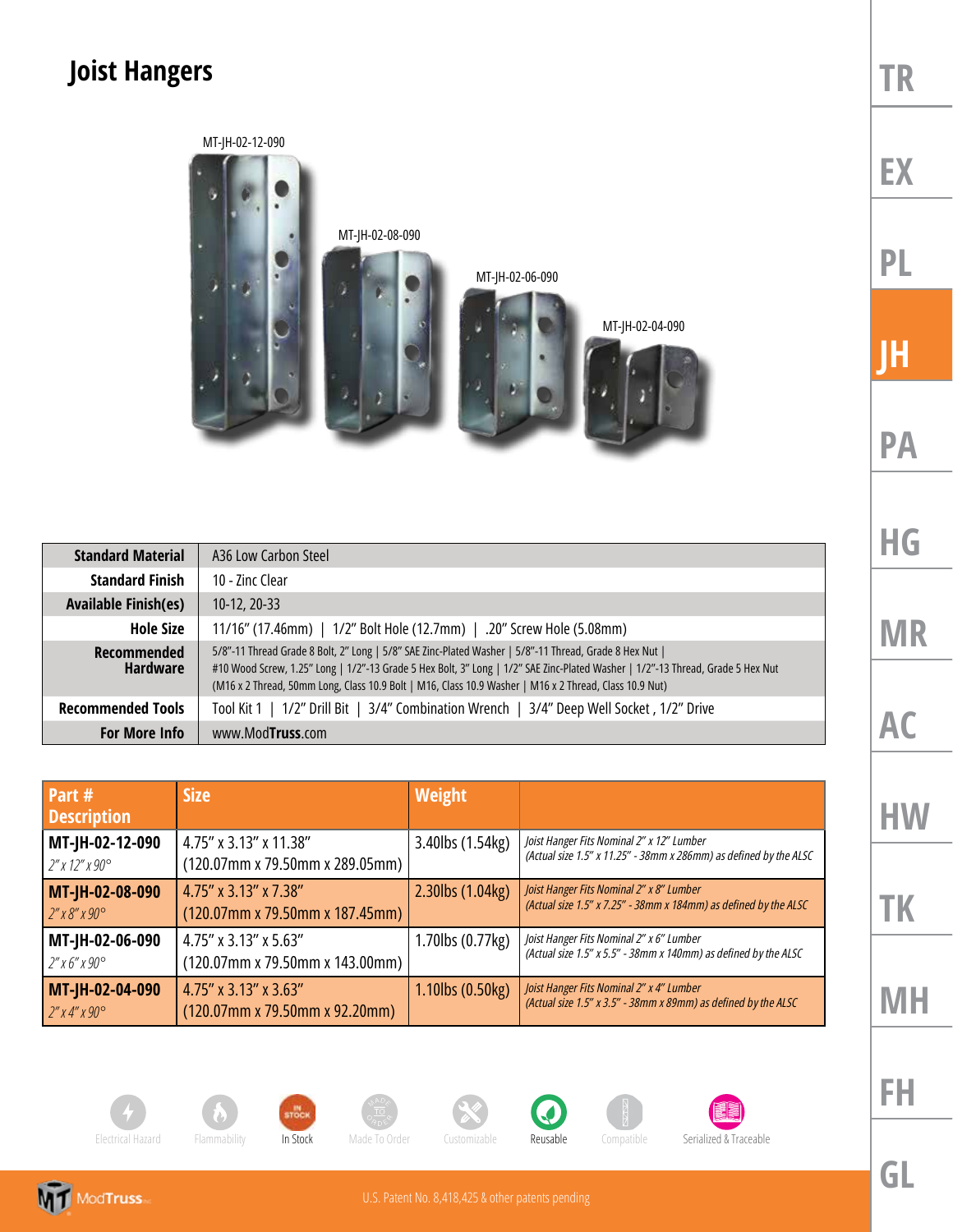## **Series | JH Joist Hangers**

**TR**

**EX**

**PL**

**JH**

**PA**

**HG**

**MR**

**AC**

**HW**

**TK**

**MH**

Product Number | MT-JH-02-XX-090



**FH**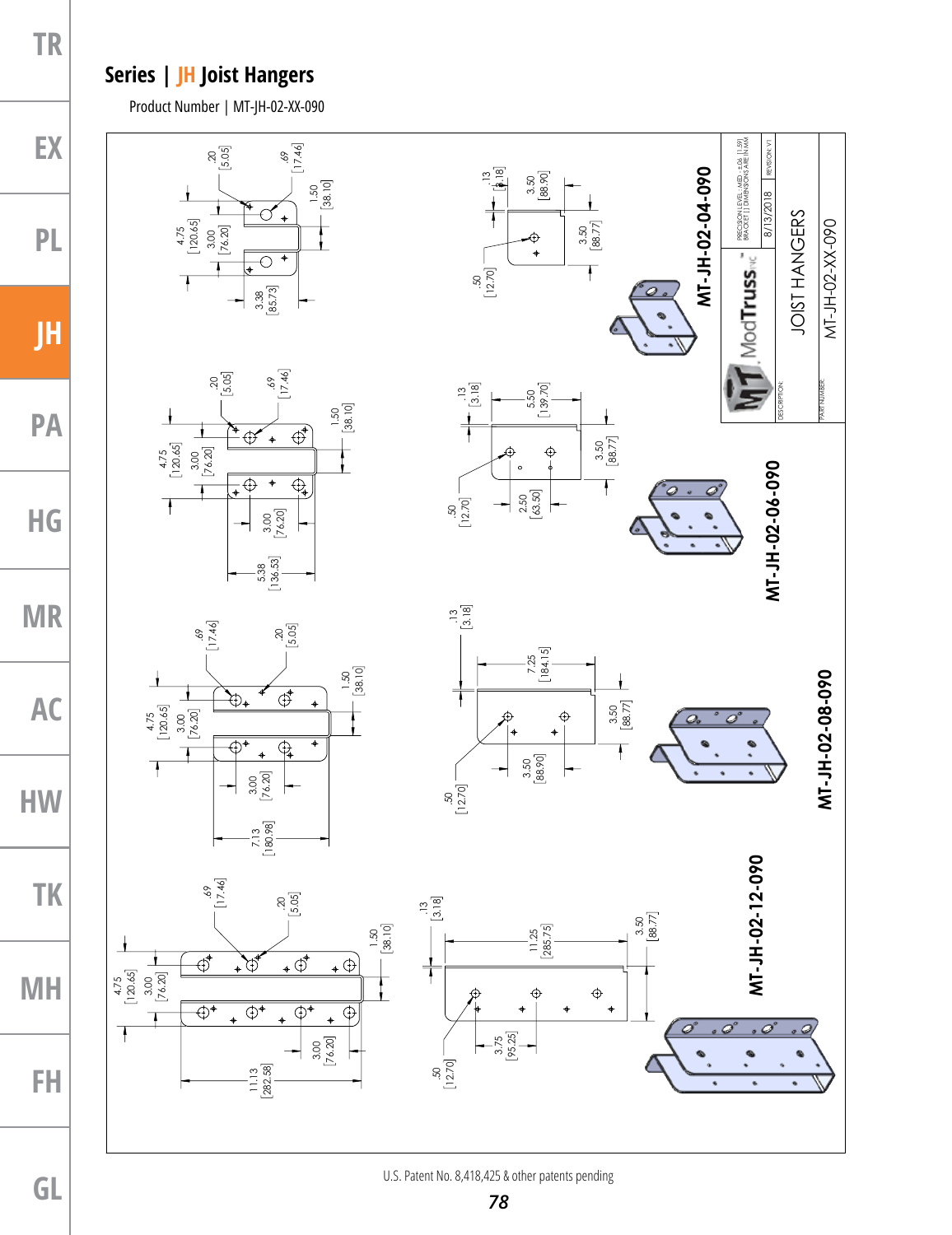## **Universal Joist Hanger**

Part Number | MT-JH-12-02-090-UN



| <b>Standard Material</b>              | A36 Low Carbon Steel                                                                                                                                                                                                                                                                                                                               |  |
|---------------------------------------|----------------------------------------------------------------------------------------------------------------------------------------------------------------------------------------------------------------------------------------------------------------------------------------------------------------------------------------------------|--|
| <b>Standard Finish</b>                | 10 - 7inc Clear                                                                                                                                                                                                                                                                                                                                    |  |
| <b>Available Finish(es)</b>           | $10-12, 20-33$                                                                                                                                                                                                                                                                                                                                     |  |
| <b>Size</b>                           | 11.75" x 1.63" x 1.63" (298.45mm x 41.28mm x 41.28mm)                                                                                                                                                                                                                                                                                              |  |
| Weight                                | 1.00 lbs (0.45kg)                                                                                                                                                                                                                                                                                                                                  |  |
| <b>Hole Size</b>                      | 11/16" (17.46mm)   1/2" Bolt Hole (12.7mm)   .20" Screw Hole (5.08mm)                                                                                                                                                                                                                                                                              |  |
| <b>Recommended</b><br><b>Hardware</b> | 5/8"-11 Thread Grade 8 Bolt, 2" Long   5/8" SAE Zinc-Plated Washer   5/8"-11 Thread, Grade 8 Hex Nut  <br>#10 Wood Screw, 1.25" Long   1/2"-13 Grade 5 Hex Bolt, 3" Long   1/2" SAE Zinc-Plated Washer   1/2"-13 Thread, Grade 5 Hex Nut<br>(M16 x 2 Thread, 50mm Long, Class 10.9 Bolt   M16, Class 10.9 Washer   M16 x 2 Thread, Class 10.9 Nut) |  |
| <b>Recommended Tools</b>              | Tool Kit 1   1/2" Drill Bit   3/4" Combination Wrench   3/4" Deep Well Socket, 1/2" Drive                                                                                                                                                                                                                                                          |  |
| <b>For More Info</b>                  | www.ModTruss.com                                                                                                                                                                                                                                                                                                                                   |  |













Electrical Hazard Flammability In Stock Made To Order Customizable Reusable Compatible Serialized & Traceable

U.S. Patent No. 8,418,425 & other patents pending *79*

**PL JH PA HG MR AC HW**

**TR**

**EX**

**TK**

**MH**

**FH**

**GL**